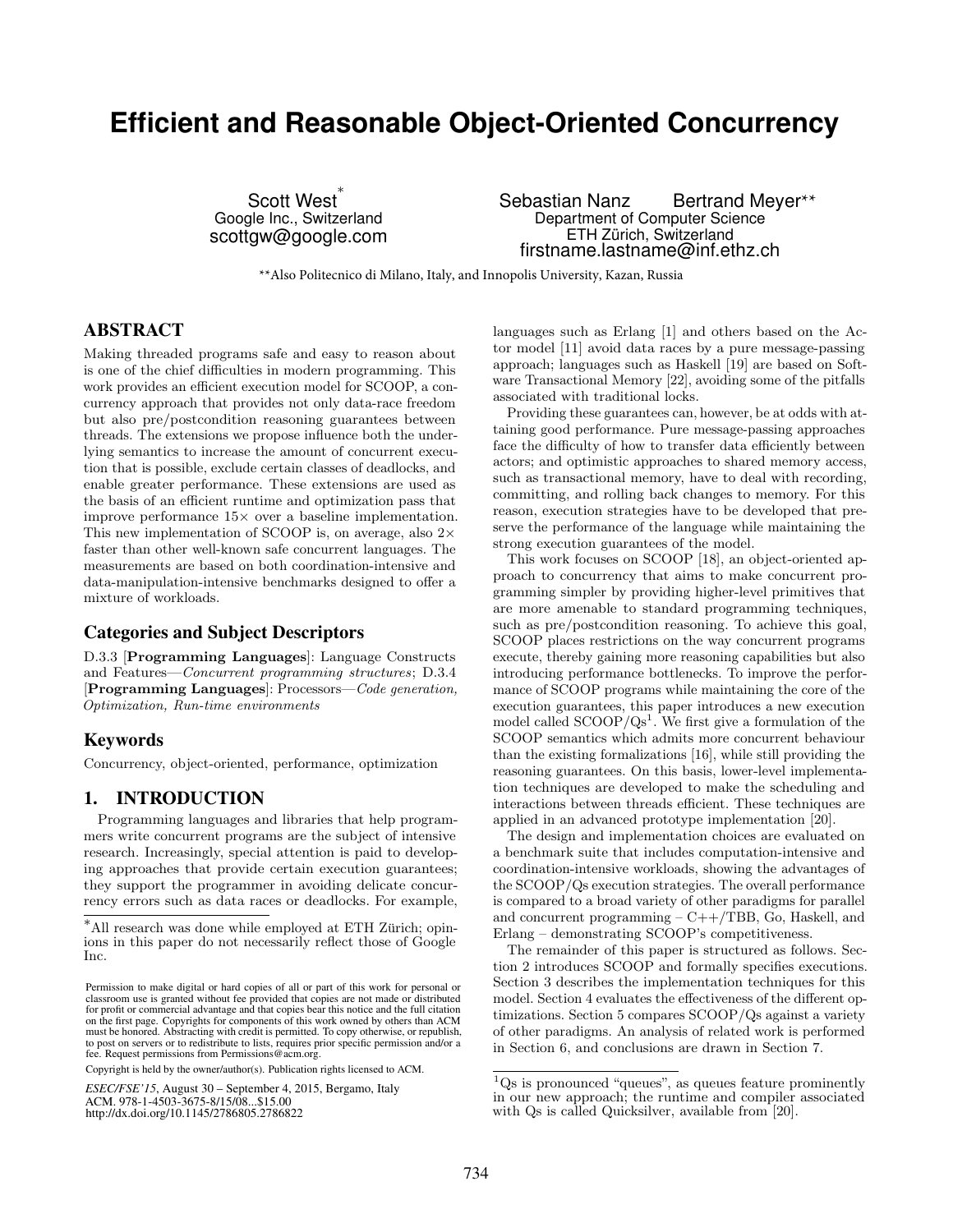# 2. EXECUTION MODEL

The key motivation behind SCOOP [18] is providing a concurrent programming model that allows the same kinds of reasoning techniques that sequential models enjoy. In particular, SCOOP aims to provide areas of code where pre/postcondition reasoning exists between independent threads. To do this, SCOOP allows one to mark sections of code where, although threads are operating concurrently, data races are excluded entirely.

# 2.1 A Brief Overview

In Fig. 1 one can see two programs that are running in parallel. Supposing that x is the same object in each thread,



there are only two possible interleavings:

- $\bullet$  x.foo(), x.bar(), x.bar(), x.baz() or
- $x.bar()$ ,  $x.baz()$ ,  $x.foo()$ ,  $x.bar()$

However, in contrast to synchronized blocks in Java, these **separate** blocks not only protect access to shared memory, but also initiate concurrent actions: for both threads, the calls on x are performed asynchronously, thus for Thread 1, x.foo() can execute in parallel with long\_comp(). However, it cannot be executed in parallel with x.bar() as they have the same target, x. SCOOP has another basic operation, the query, that provides synchronous calls. It is so called because the sender expects an answer from the other thread; this is the case with the  $c := x \cdot baz$  operation, where Thread 2 waits for x.baz() to complete before storing the result in c.

The SCOOP model associates every object with a thread of execution, its handler. There can be many objects associated to a single handler, but every object has exactly one handler. In Fig. 1, x has a handler that takes requests from Threads 1 and 2. The threads that wish to send requests to x must register this desire, which is expressed in the code by **separate** x. The threads are deregistered at the end of the **separate** block.

This model is similar to other message passing models, such as the Actor model [11]. What distinguishes SCOOP from languages like Erlang [1] is that the threads have more control over the order in which the receiver will process the messages. When multiple processes each send multiple messages to a single receiver in Erlang, the sending processes do not know the order of processing of their messages (as they may be interleaved with messages from other processes). In SCOOP, since each thread registers with the receiver, the messages from a single separate block to its handler will be processed in order, without any interleaving.

This ordering gives the programmer the ability to reason about concurrent programs in a sequential way within the **separate** blocks. To be precise, pre/postcondition reasoning can be applied to a **separate** object protected by a **separate** block, even though the actions are being executed in parallel. A **separate** object is marked as such by the type system,



Figure 2: Normal handler implementation

and methods may only be called on a **separate** object if it is protected by a **separate** block. Maintaining reasoning among multiple independent **separate** objects is also possible, but requires all **separate** objects concerned be protected by the same **separate** block.

The original SCOOP operational semantics [18] mandated the use of a lock to ensure that pre/postcondition reasoning could be applied by a client on its calls to a handler. One can visualize this as the client  $c_0$  placing the calls in a queue for the handler  $h$  to dequeue and process, as in Fig. 2. The other clients  $(c_1, c_2, c_3)$  that may want to access the handler's queue must wait until the current client is finished.

### 2.2 Reasoning Guarantees

There are a few key reasoning guarantees that an implementation of SCOOP must provide:

- 1. Regular (non-**separate**) calls and primitive instructions (assignment, etc.) execute immediately and are synchronous.
- 2. Calls to another handler, h, on which object x resides, within the body of a **separate** x block will be executed in the order they are logged, and there will be no intervening calls logged from other clients.

The effect of rule 1 is that normal sequential reasoning is applied to calls that are issued by the client, to the client. Rule 2 implies that calls that are made from the client to the handler are applied in order, thus the client can apply pre-/postcondition reasoning from one call it has made to the next.

# 2.3 The SCOOP/Qs Execution Model

The first SCOOP guarantee is easy to achieve, it is simply how sequential programs operate. To understand how to implement SCOOP efficiently, it is important to concentrate on the the second guarantee. This guarantee states that the requests from a particular client are processed by the handler in the order they are sent, disallowing interleaving requests from other clients. To prevent clients from interfering with one another on a particular handler can be achieved by giving each client their own private area (a queue) in which to place their requests. Each client then just shares this private queue with the handler to which it wants to send requests.

#### *Syntax.*

The following syntax of statements s is used to describe the execution model.

$$
s ::= \text{ separate } x s \mid \text{call}(x, f) \mid \text{query}(x, f) \mid
$$
  
wait h \mid release h \mid end \mid skip

Note that separate blocks and call and query requests model instructions of SCOOP programs, whereas the statements wait, release, end, and skip are only used to model the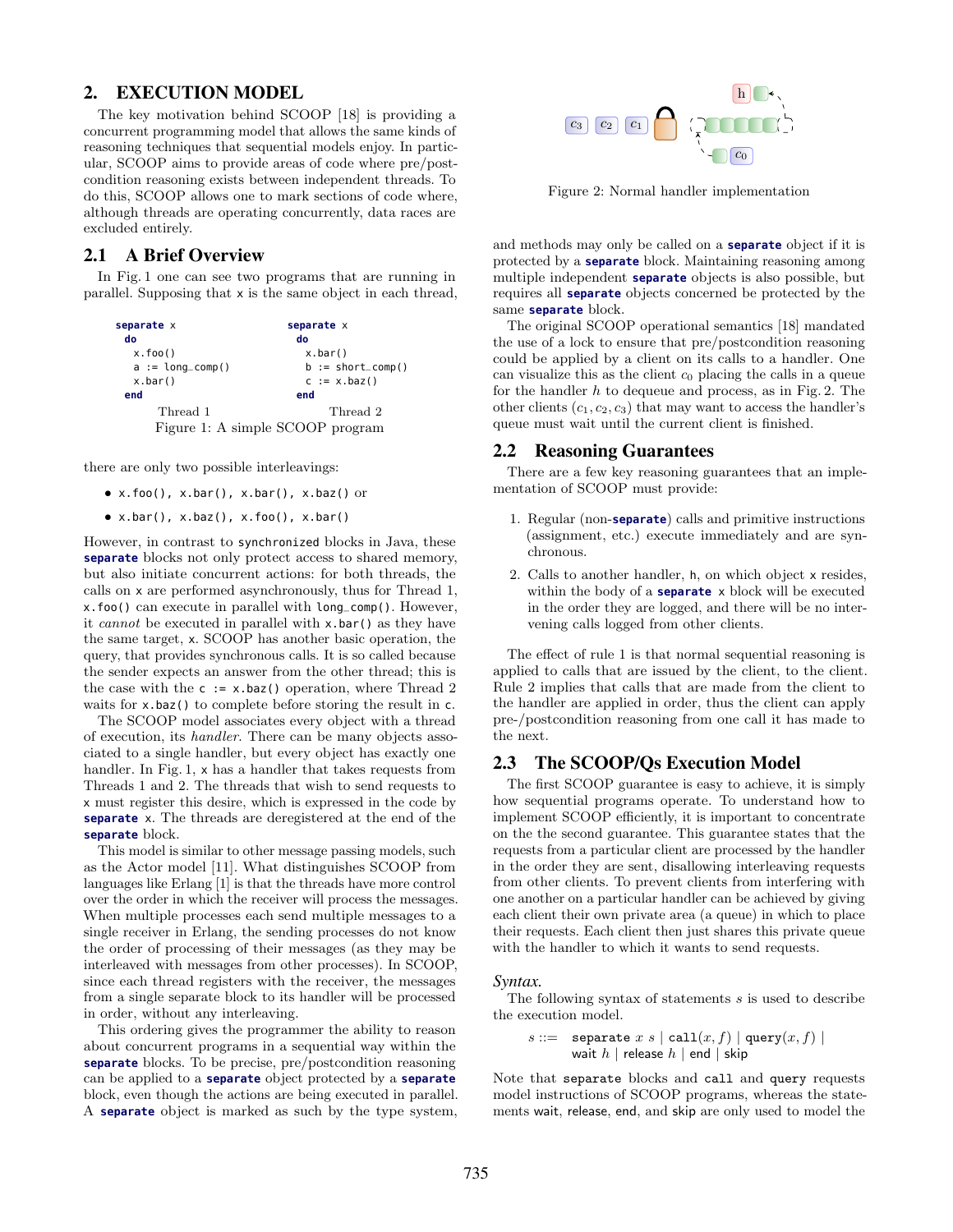| \n $\text{SEPARATE} \xrightarrow{\quad (h, q_h, \text{separate } x \text{ s}) \parallel (x, q_x, t) \Rightarrow}$ \n | \n $\text{CALL} \xrightarrow{\quad (h, q_h, \text{call}(x, f)) \parallel (x, q_x, t) \Rightarrow}$ \n                                                                                                                        |
|----------------------------------------------------------------------------------------------------------------------|------------------------------------------------------------------------------------------------------------------------------------------------------------------------------------------------------------------------------|
| \n $\text{(h, q_h, s; call}(x, \text{end})) \parallel (x, q_x + [h \mapsto []], t)$ \n                               | \n $\text{CLL} \xrightarrow{\quad (h, q_h, \text{call}(x, f)) \parallel (x, q_x, t) \Rightarrow}$ \n                                                                                                                         |
| \n $\text{(h, q_h, \text{wait } x) \parallel (x, q_x [h \mapsto q_x [h] + [f, \text{release } h]], t)$ \n            | \n $\text{SYNC} \xrightarrow{\quad (h, q_h, \text{wait } x) \parallel (x, q_x, \text{release } h) \Rightarrow}$ \n                                                                                                           |
| \n $\text{RUN} \xrightarrow{\quad (h, [x \mapsto [s] + ss] + ys, \text{skip}) \Rightarrow}$ \n                       | \n $\text{END} \xrightarrow{\quad (h, [x \mapsto []] + ys, \text{end}} \text{SD} \xrightarrow{\quad (h, x_s, s_1; s_2) \Rightarrow (h, xs, s'_1)}$ \n                                                                        |
| \n $\text{RUN} \xrightarrow{\quad (h, [x \mapsto [s] + ss] + ys, \text{skip}) \Rightarrow}$ \n                       | \n $\text{END} \xrightarrow{\quad (h, [x \mapsto []] + ys, \text{end}} \text{SD} \xrightarrow{\quad (h, [x \mapsto []] + ys, \text{end}} \text{SD} \xrightarrow{\quad (h, x_s, s_1; s_2) \Rightarrow (h, xs, s'_1; s_2)}$ \n |
| \n $\text{RUN} \xrightarrow{\quad (h, [x \mapsto [s] + ss] + ys, \text{skip}) \Rightarrow}$ \n                       | \n $\text{END} \xrightarrow{\quad (h, [x \mapsto []] + ys, \text{end}} \text{SD} \xrightarrow{\quad$                                                                                                                         |

Figure 3: Inference rules of SCOOP/Qs

runtime behaviour. In particular, statements wait and release describe the synchronization to wait for the result after a query, statement end models the end of a group of requests, and skip models no behaviour.

#### *Operational Semantics.*

In Fig. 3, an operational semantics that conforms to the SCOOP guarantees is given. It is described using inference rules for transitions of the form  $P \Rightarrow Q$ , where P and Q are parallel compositions of handlers. The || operator is commutative and associative to facilitate appropriate reordering of handlers.

The basic representation of a handler is a triple  $(h, q_h, s)$ of its identity h, request queue  $q_h$ , and the current program it is executing, s. A request queue is a list of handler-tagged private queues, and is thus really a queue-of-queues. Private queues of a client handler c can be looked-up  $q_h[c]$ , and can be updated  $q_h[c \mapsto l]$ , where l is the new list to associate with the handler  $h$ . Both lookup and updating work on the  $last$  occurrence of  $c$ , which is important as this is the one that the client modifies. The queue can also be decomposed structurally, with  $[x \mapsto s] + ys$  meaning that the head of the queue is from client  $x$  with private queue  $s$ , and  $ys$  is the rest of the structure (possibly empty). So although the private queues in the queue-of-queues can be accessed and modified in any order, they are inserted and removed in first-in-first-out order.

We describe the unique operations of Fig. 3: **separate** blocks (the rule SEPARATE), the two different kinds of requests (call, query, sync rules), and how these requests are processed by the handlers (RUN and END rules). The sequential and parallel composition rules are defined in the standard way.

In the rule SEPARATE, clients insert their private queue at the end of the handler's request queue. This operation occurs at the beginning of a **separate** block. This registers them with the handler, who will eventually process the requests. The fact that a handler only processes one private queue at a time ensures that the reasoning guarantees are maintained. It is also a completely asynchronous operation, as the supplier's handler-triple only consists of variables, i.e., there are no restrictions on what state the supplier has to be in for this rule to apply. Additionally, the client appends a  $\text{call}(x, \text{end})$ action before the end of the **separate** block to signal that

the supplier  $x$  can take requests from other clients.

The SCOOP/Qs semantics, in contrast to the original lock-based SCOOP semantics, uses multiple queues that can all be accessed and enqueued into simultaneously by clients. This behaviour is visualized in Fig. 4, where the outer (gray)



Figure 4: Handler implementation based on queue of queues

boxes are nodes in the queue of queues, and the inner (green) boxes are nodes in the private queues. This nested queueing maintains the reasoning guarantees while still allowing all clients to enqueue asynchronous calls without waiting.

In rule CALL, the call action is non-blocking: it asynchronously appends the requested method  $f$  to the end of the appropriate client's private queue.

Rule query, requesting a query execution, however, does require blocking as it must wait for the result of the function application. This is modeled by sending the query request and introducing a pair of actions which can only step forward together: the wait/release pair. There is only one rule (sync) that can rewrite these into skip, and it can only do so when both processes are executing each of the pair.

Each handler processes its request queue in the following way: in rule RUN, if the handler is idle (executing skip) then it will examine the request queue. If the request queue's first entry (a private queue) is non-empty, then the first action is taken out of that private queue and placed in the program part of the handler to execute. If the request queue is empty, or it contains an empty private queue as its first entry, then the thread does nothing. In rule END, the thread finishes one private queue and switches to the next when it encounters the end statement, which was placed by the owner of the outgoing private queue when it finished executing its **separate** block (rule SEPARATE).

# 2.4 Multiple Handler Reservations

The **separate** block as shown so far only reserves a single handler, and this block provides race-freedom guarantees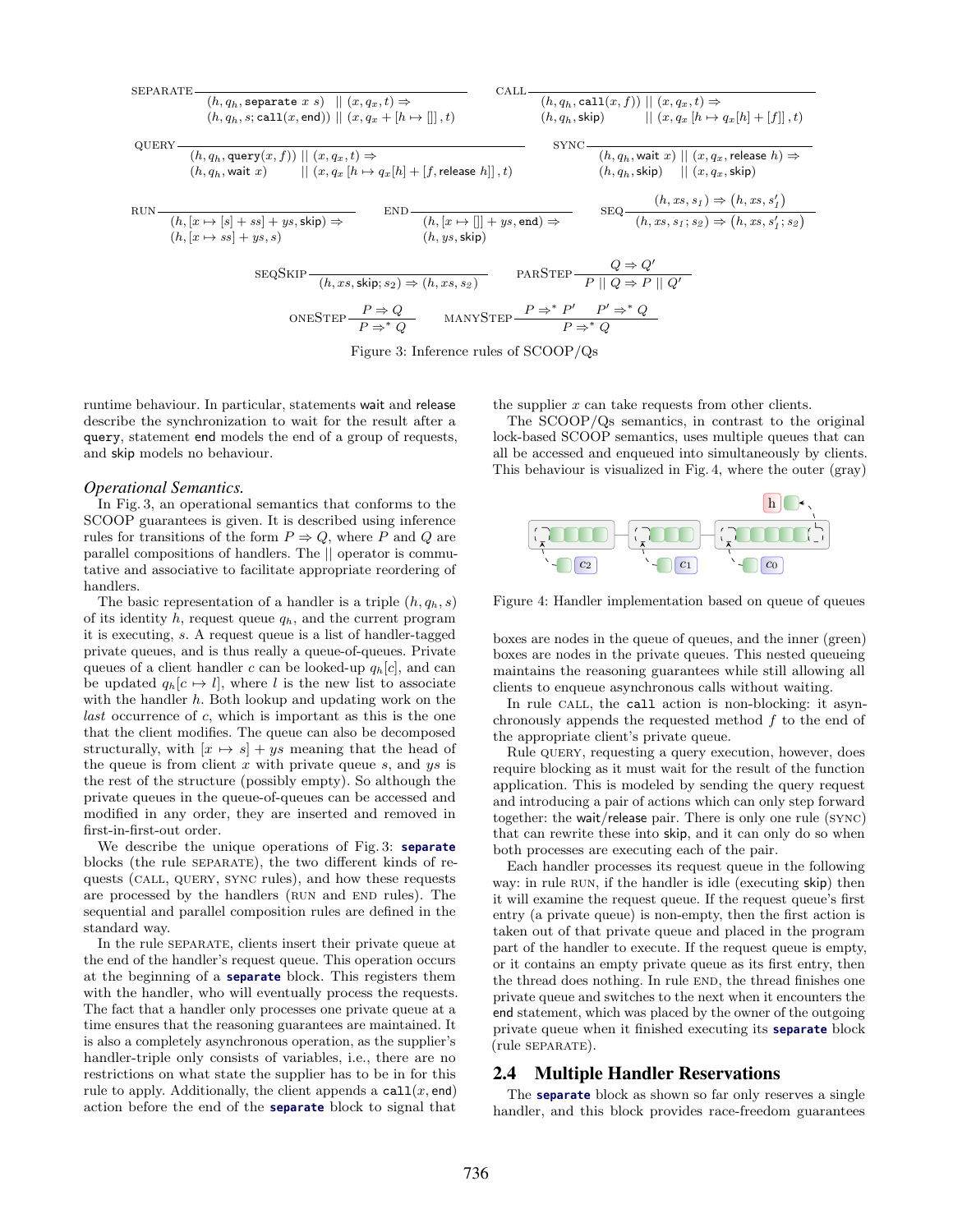between a single client and a single handler. However, a client may want to ensure consistency among multiple handlers or objects. To provide guarantees about multiple handlers, a multiple handler **separate** block must be used, as in Fig. 5. In this example, this has the effect that, whenever a client

| separate x y<br>do | separate $x \, y$<br>do |
|--------------------|-------------------------|
| x.set (Red)        | x.set (Blue)            |
| y.set (Red)        | y.set (Blue)            |
| end                | end                     |
| $(a)$ Thread 1     | $(b)$ Thread 2          |

Figure 5: Multiple reservations

reserves both x and y, the colours of each object will be the same, either both red or both blue. When written in this way and executed under either SCOOP or SCOOP/Qs, any client that comes after the execution of Thread 1 or Thread 2 (or both), and reserves x and y together will always see x.colour = y.colour. If using nested reservation, this may not be the case due to a possible race enqueueing the private queue into the queue-of-queues.

The modification to the separate rule to support this is straight-forward. First one defines an update function that updates a handler if it is in the set  $X$ .

$$
resOne(X, h, (x, q_x, t)) = \begin{cases} (x, q_x + [h \mapsto []], t) & \text{if } x \in X \\ (x, q_x, t) & \text{if } x \notin X \end{cases}
$$

Then this is applied over the parallel composition of all handlers.

$$
\begin{array}{rcl}\n\text{resMany}(X, h, P \parallel Q) & = & \text{resMany}(X, h, P) \parallel \\
& \text{resMany}(X, h, Q) \\
\text{resMany}(X, h, (x, q_x, t)) & = & \text{resOne}(X, h, (x, q_x, t))\n\end{array}
$$

Lastly, a function describes that each handler in the set (represented here by a list so it can be traversed) is sent an end message.

$$
endMany(x :: xs) = call(x, end); endMany(xs) endMany([]) = skip
$$

These functions combine to define a generalized separate rule that can reserve multiple handlers atomically.

$$
P' = \text{resMany}(X, h, P)
$$
  
ends = endMany(X)  

$$
\frac{(h, q_h, \text{separate } X \ s) \mid P \Rightarrow}{(h, q_h, s; \text{ends})}
$$

# 2.5 Deadlock

Under the original handler implementation of SCOOP, the program in Fig. 6 will deadlock under some schedules. This is due to the inconsistent locking order of x and y. However, in the SCOOP/Qs execution model this example cannot deadlock because there are no longer any blocking operations: both clients can simultaneously reserve the handlers x and y, and log asynchronous calls on them. Deadlock is still possible in SCOOP/Qs, however one must also use queries (which block) to achieve the same effect. If x.query and y.query are added to the innermost **separate** blocks of Client 1 and Client 2, respectively, the program may deadlock.

| separate x<br>do | separate y<br>do |
|------------------|------------------|
| separate y       | separate x       |
| do               | do               |
| x.foo()          | x.foo()          |
| $y$ .bar $()$    | $y.$ bar $()$    |
| end              | end              |
| end              | end              |
| Client 1         | Client 2         |
| $\sim$           | .                |

Figure 6: Possible deadlock situation

## 3. IMPLEMENTATION

The semantics described in Section 2 are used to implement a compiler and runtime for SCOOP programs. The operational semantics gives rise to notable runtime performance and implementation properties. We pay particular attention to how to move the implementation from a synchronizationheavy model to one which reduces the amount of blocking.

The runtime for SCOOP/Qs is written in C, the compiler is written in Haskell and targets the LLVM framework [14] to take advantage of the lower level optimizations that are available. Using LLVM is a necessary choice for this work because it is important to compare with other more mature languages and the comparison should not focus on obvious shortcomings, such as a lack of standard optimizations. LLVM is also built to be extended; this work extends LLVM by adding a custom optimization pass. The SCOOP/Qs compiler, runtime, and benchmarks are available from GitHub [20].

The runtime is broken into 3 layers: task switching, lightweight threads, and handlers. Some of the optimizations described in this section take place at the handler layer, but there are also some that use the other two layers as well to optimize scheduling.

### 3.1 Request Processing

The RUN and END rules describe all of the queue management facilities that a handler has to perform. This correspondence is shown in the high-level implementation of the main handler-loop given in Fig. 7.

```
// RUN rule, when there is a private queue
// available
while (qoq.dequeue (&private_queue))
  {
    // if dequeue returns true:<br>// RUN rule; process cal
          RUN rule; process calls from
    // this queue.
    // otherwise:
    // END rule; switch to the next
    // private queue
    while (private_queue.dequeue (&call))
      {
         execute_call (call);
      }
  }
```
Figure 7: Main handler-loop

The structure of the handler's loop directly corresponds to the data structure implementation (a queue of queues). One can see that private queues are continually taken from the outer queue, where the dequeue operation returns a Boolean result. False corresponds to no more work (indicating the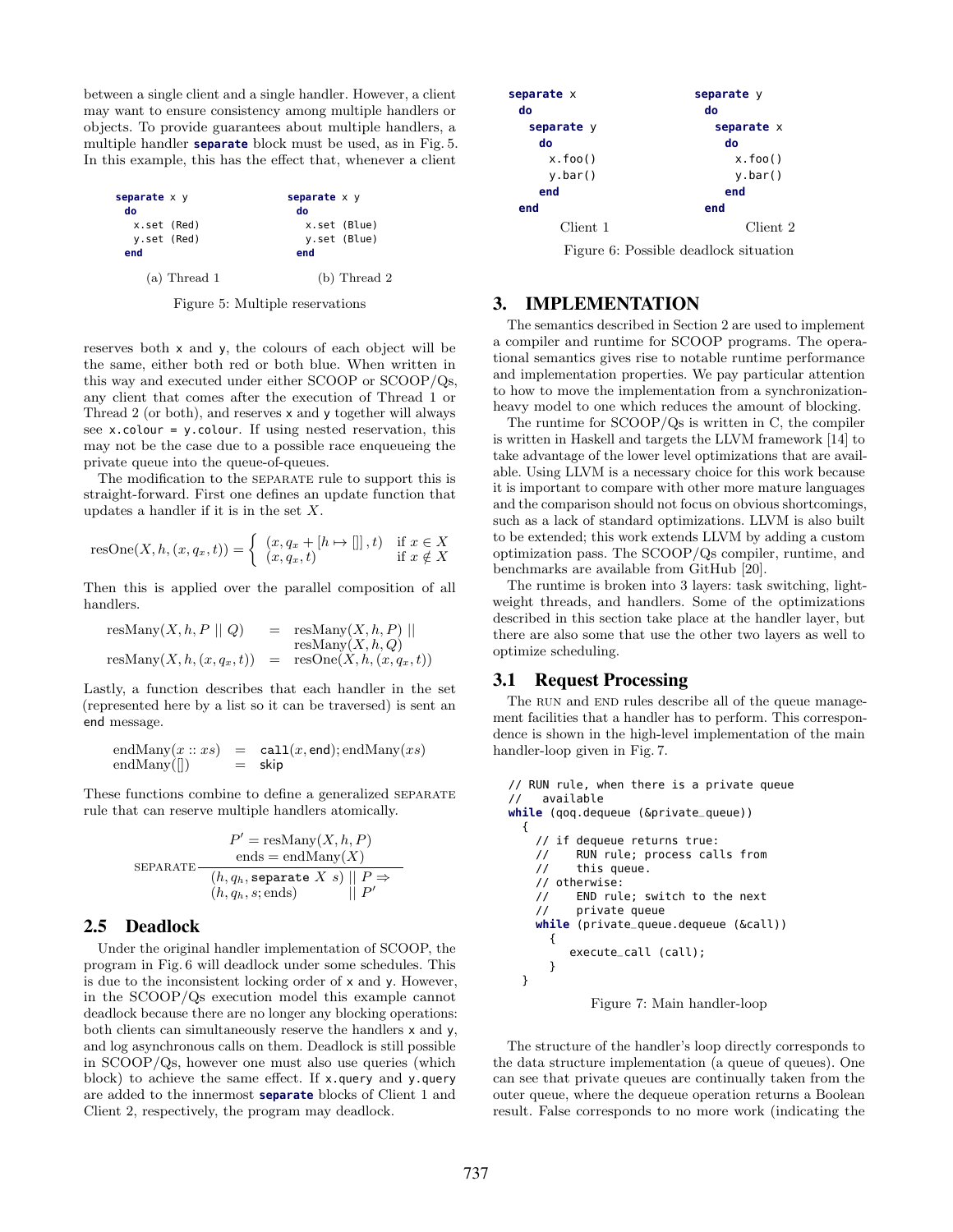processor can shut down), not that the queue is empty as may be in a non-blocking queue implementation. For each private queue that is received, calls are repeatedly dequeued out of it and executed until false is returned from the dequeue operation, indicating that the END rule has been triggered, and the client presently does not wish to log more requests.

Note that the arrangement of clients and handlers follows a particular pattern when the queue-of-queues pattern is used. Namely, that each handler first reserves a position in the queue-of-queues: each queue-of-queues has many clients trying to gain access, but only one handler removing the private queues. This is a typical multiple-producer single-consumer arrangement, so an efficient lock-free queue specialized for this case can be used to implement the queue-of-queues. Similarly, once the private queue has been dequeued by the handler the communication is then single-producer single-consumer; the client enqueues calls, the handler dequeues and executes them. Again an efficient queue can be constructed to especially handle this case. These optimizations are important as they are involved in all communication between clients and handlers.

#### 3.2 Client Requests

The handler-loop implementation, above, resides in the runtime library. The client-side is where the compilation and runtime system meet. In particular, the compiler emits the code allowing the client to package and enqueue requests for the handler, and handle waiting for the results of **separate** queries.

```
private_queue* h_p = client.queue_for (h);
```

```
// SEPARATE rule, adding an empty queue
// to the queue of queues
h.qoq.enqueue (h_p);
```
<compiled body>

// SEPARATE rule, compiler adds the // code to enqueue the END marker h\_p.enqueue (END);

Figure 8: A compiled **separate** block

When a client reserves a handler with **separate** h **do** < body> **end**, this corresponds to the code shown in Fig. 8. The client receives a private queue h\_p for the desired handler  $h$ , represented in the SEPARATE rule by the private queue appearing on the handler's queue-of-queues. This private queue can either be freshly created or taken from a cache of queues, to improve execution speed. The client then enqueues this new private queue on the queue-of-queues for the handler, which means the private queue is now ready to log calls in the body. Finally, corresponding to the end of the **separate** block, the constant denoting the end of requests is placed in the private queue, allowing the handler to move on to the next client.

There will typically be calls to the handler in the body of a **separate** block. The asynchronous calls are packaged using the libffi library [13], which abstracts away the details of various calling conventions. This packaged call is then put into the proper private queue for the desired handler. This can be seen in Fig. 9, the enqueue operation relating directly to the call rule. Packaging the call entails setting up the call interface (cif) with the appropriate argument and

```
arg_types[0] = \delta ffi_typ_e-pointer;arg_values[0] = \delta arg;ffi_prep_cif(ffi_call, FFI_DEFAULT_ABI, 1,
             &ffi_type_void, arg_types);
// CALL rule, showing the setup via libffi.
h_p.enqueue(call_new(ffi_call, 1, arg_values));
```
Figure 9: Enqueueing an asynchronous call

return types with ffi\_prep\_cif, and then storing the actual arguments for later application by the handler. Note that the allocation of arguments and argument types for the call cannot be done on the client's stack because the call may be processed by the handler after the client's stack frame has been popped.

For efficiency reasons, a different strategy is used for synchronous calls (queries). This is because packaging a call involves allocating memory, populating structures, and the handler must later unpack it. In short: this takes longer than a regular function call. In the asynchronous case these steps are unavoidable because the execution of the call must be done in parallel with the client's operations. However, for synchronous calls this is not the case: the client will be waiting for a reply from the supplier when the supplier finishes executing the query. To make use of this optimization opportunity, for shared-memory systems, we can change the query rule to the following:

```
(h, q_h, \texttt{query}(x, f)) \rvert | (x, q_x, t) \Rightarrow(h, q_h, \text{wait } x; f) \quad || \ (x, q_x \ [h \mapsto q_x[h] + [\text{release } h]], t)
```
Note that the execution of the call  $f$  is shifted to the client, after the synchronization with the handler has occurred. This does not change the execution behaviour because, as in the original rule, all calls on the handler are processed before the query and the client does not proceed to log more calls until the query has finished executing. As can be seen from Fig. 10, the old rule first generates the call, sends it to the handler,

| <packing as="" async="" same=""></packing> |                         |
|--------------------------------------------|-------------------------|
| ffi_call(&ffi_call, f,                     | // New OUERY rule       |
| $\&result, 0);$                            | $h_p$ . enqueue (SYNC); |
| // OUERY rule                              | // SYNC rule            |
| $h_p$ .engueue(ffi_call);                  | $h_p.sync()$ ;          |
| // SYNC rule                               | // New QUERY rule       |
| $h_p.sync()$ ;                             | $result = f()$ ;        |
|                                            |                         |

(a) Generated code for initial sync rule. (b) Generated code for modified sync rule.

Figure 10: Executing a query f

and then synchronizes (Fig. 10a), these actions come from the combination of the query and sync rule. The new rule just performs the call after synchronization occurs (Fig. 10b). This approach offers three main benefits:

- there is no memory allocation required,
- no encoding/decoding of the call is required, and
- which call is being made is known statically.

The last item is important, as now the underlying optimizer knows which call is being made, statically. This allows optimizations such as inlining.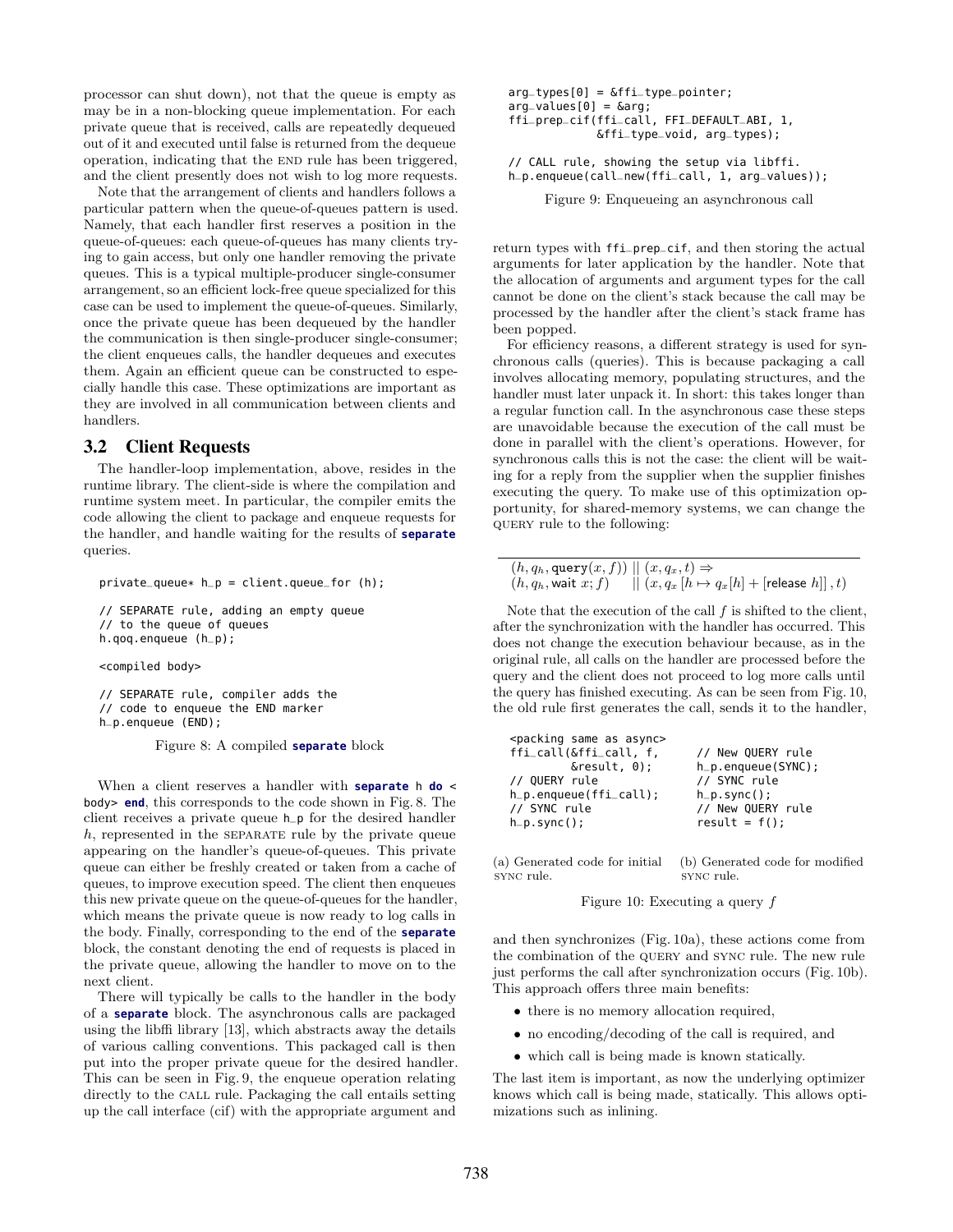One last optimization uses the knowledge that when the handler finishes synchronizing with a client, it will have no more work to do. Therefore, it control passes directly from the handler to the client, using the scheduling layer of the lightweight threads to avoid global scheduler. This optimization is safe, because the handler will otherwise just be idle, and avoids unnecessary context switching.

#### 3.3 Multi-reservation Separate Blocks

The code generation for the multi-reservation separate block differs slightly from the single-reservation case which is optimized due to it being a simpler operation. One can see in Fig. 11 that some of the complexity is pushed into the client

```
client.new_reservations ();
client.add_handler (h1);
client.add_handler (h2);
client.reserve_handlers();
private_queue* h1_p = client.queue_for (h1);
private_{queue*} h2p = client.queue_{i} (h2);
<compiled body>
h1_p.enqueue (END);
h2_p.enqueue (END);
```
Figure 11: A compiled 2-reservation **separate** block

run-time library. The run-time maintains structures that allow the multiple handlers to be stored. The interface between the compiled code and run-time consists of marking the start of a new set of reservations with new\_reservations, adding a handler with add\_handler, and finally safely reserving all handlers with reserve\_handlers. The client can now retrieve the private queues that were just reserved; they do not need to be inserted into the handler's queue-of-queues because the reservation mechanism has already done that. Signalling the end of the private queue is done as before. Currently, the multiple reservation implementation uses one spinlock for every handler to maintain the ordering guarantees. However, since the number of memory accesses to enqueue in the queue-of-queues is quite small, a more sophisticated implementation could use transactional memory to implement the same behaviour. These spinlocks were not found to decrease performance.

# 3.4 Removing Redundant Synchronization

The SCOOP model prevents data races by mandating that one must access (read and write) separate areas of memory through their respective handlers. Due to this separation of memory spaces, it is common to copy data from one handler to another and then to work on the data. To do this, many synchronous calls must be issued to fetch data from one place to another.

Therefore, it is important to make synchronous calls efficient. This was partially addressed by using sync operations and executing the call on the client. There is a further enhancement that can be made to this approach, which is removing unnecessary sync calls altogether. A sync call is only performed to ensure that there is no more work on the handler, and the client can safely execute the function. Thus, a sync call is unnecessary if the previous call to the same handler was also a sync call.

### *3.4.1 Dynamic Avoidance*

A dynamic method of eliding sync calls keeps the synced status in the private queue structure. When a sync call is made on a private queue, nothing happens if the queue is already synchronized (the private queue is empty and the handler is idle); the call merely returns and the synced status is unaffected. If the queue is not currently synced, the sync message is sent to the handler as usual and when it returns the synced flag is set in the handler reflecting that the handler is processing this private queue, but the queue is empty.

#### *3.4.2 Static Removal*

The static analysis starts by traversing the control flow graph (CFG). It annotates every basic block, basic blocks being sequences of basic instructions, with a set of handlers that are synchronized by the end of the block. This set of handlers is called the *sync-set*. The traversal of a function's basic blocks can be seen in Fig. 12. Each block acts as a

```
while changed \neq \emptysetb \in changed, changed := changed - {b}
     common := \bigcap b.\text{predecessors}.sync_set
    if b.sync_set \neq UpdateSync (b, common)
```

```
b.\text{sync\_set} := \text{UpdateSync} (b, common)
changed := changed \cup b. successors
```


sync-set transformer, adding and removing handlers from the set. As an initial input, the intersection of the sync-sets of all the block's predecessors is used. The traversal continues until every basic block's sync-set has stopped changing.

Of course this only says how the blocks are traversed, not how a given block's sync set is calculated given the instruction in that block. This is described in the UpdateSync function, shown in Fig. 13. Each type of instruction is han-

```
UpdateSync (b, synced):
    for inst ∈ b
         h := HandlerOf(inst)
         synced := synced ∪ {h} if inst is sync.
                     synced – {h} if inst is async.<br>
\emptyset if inst has side
                                      if inst has side effects
                     synced otherwise
```
return synced

Figure 13: Sync-set calculation for a block

dled differently: synchronization calls add the target handler to the sync-set, asynchronous calls remove those handlers (and anything they may be aliased to), and arbitrary calls clear the sync-set entirely. Obviously this final case is quite severe, as it has to be, because a call could subsequently issue asynchronous calls on all the handlers currently in the syncset. This can be mitigated by not emptying the sync-set for functions which are marked with the readonly and readnone flags. LLVM will automatically add these flags when it can determine that they hold.

The static analysis operates on LLVM bitcode, and is implemented as a standard LLVM pass (outside of the base compiler). Keeping the pass outside of the base SCOOP/Qs compiler has the advantage that it separates the generation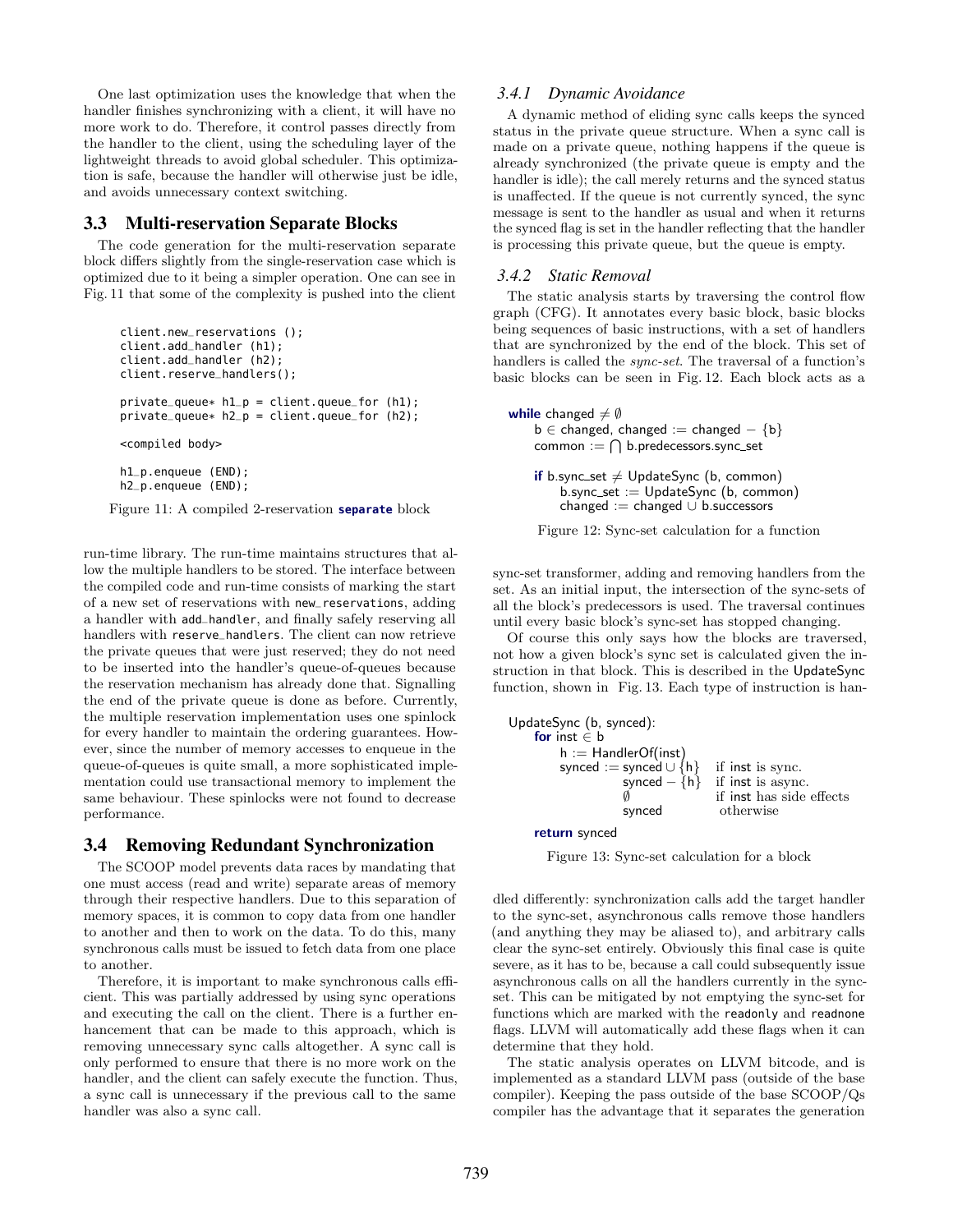of code from the analysis and transformation of the generated control flow graph.

#### *3.4.3 Example*

The effect of the sync coalescing pass can be seen in Fig. 14. This program has three blocks, with sync operations in each



(a) A simple loop before the sync-(b) After sync-coalescing synccoalescing pass. sets label edges.

#### Figure 14: Sync-coalescing pass

one. Before the sync-coalescing pass, in Fig. 14a, the client is reading values out of a handler's array, for which a naïve code generator will produce a sync before every array read. Fig. 14b shows the results of the sync-coalescing pass in such a situation. The sync-sets are shown explicitly on the edges out of each block. In this case there are no calls that may invalidate a sync-set, so the handler h\_p appears on all edges. The result of this is that the sync calls in blocks B2 and B3 can be removed. Removing sync calls in the body of a loop can greatly increase performance. Note that even though the sync call in the body of B2 was removed, h\_p still appears on B2's outgoing edges because B2 doesn't invalidate the synchronization on  $h$ -p by issuing an asynchronous call.

The static analysis is important as it goes further towards getting SCOOP-specific operations out of the way of the optimization passes. In the end our implementation uses both the static and dynamic approaches. The static analysis is used when it can be, but it is necessarily conservative. For the cases where the static analysis fails to eliminate a sync call, the dynamic check will step in and eliminate the round-trip to the handler.

## 4. OPTIMIZATION EVALUATION

Here we examine the impact of the following optimizations (also outlined in Section 3) of applying no optimizations (None), dynamically and statically coalescing sync operations (Dynamic, Static), using the queue-of-queues structure  $(QoQ)$ , and finally applying all optimizations  $(AII)$ . Note that the None variant is already quite efficient, lacking only the SCOOP-specific optimizations.

To rigorously evaluate performance, two types of benchmarks are used: parallel and concurrent. The parallel benchmarks come from the Cowichan problem set [24] and focus on numerical processing and working over large arrays and matrices.

The programs include:

- randmat: randomly generate a matrix of size  $n_r$ .
- thresh: pick the top  $p\%$  of a matrix of size  $n_r$  and construct a mask.
- winnow: apply a mask to a matrix of size  $n_r$ , sorting the elements that passed the mask based on their value and position, and taking only  $n_w$  from that sorted list.
- outer: constructing a matrix and vector based off a list of points.
- product: matrix-vector product.

These benchmarks can be sequentially composed together, the output of one becoming the input to the next, to form a chain. This chain is more complex and sizable than the individual and gives a more diverse picture of a language's parallel performance.

The concurrent problems focus on coordination between different threads or handlers. For this purpose, we have created three benchmarks that represent different interaction patterns:

- mutex: *n* threads all compete for access to a single resource, the threads do not depend on each other.
- prodcons:  $n$  producers and  $n$  consumers each operate on a shared queue; the queue has no upper limit so producers do not depend on consumers, but consumers must wait until the queue is non-empty to make progress.
- condition:  $n \text{ "odd" and } n \text{ "even" workers increment a}$ variable from an odd (even) to an even (odd) number. Each group depends on the other to make progress.

All of the above are repeated for  $m$  iterations. Finally to these we add two concurrency benchmarks from the Computer Language Benchmarks Game [6]:

- threadring: threads pass a token around a ring in sequence until the token has been passed  $n_t$  times.
- chameneos: colour changing "chameneos" mate and change their colours depending on who they mate with. This is done  $n_c$  times.

The combination of these parallel and concurrent benchmarks gives us a balanced view of the performance characteristics of the approach.

All benchmarks were performed 20 times on a Intel Xeon Processor E7-4830 server  $(4 \times 2.13 \text{ GHz}, \text{each with 8 cores};$ 32 physical cores total) with 256 GB of RAM, running Red Hat Enterprise Linux Server release 6.3. Language and compiler versions used were: gcc-4.8.1, go-1.1.2, ghc-7.6.3, erlang-R16B01. For the parallel benchmarks, the problem sizes used are  $n_r = 10,000, p = 1$  and  $n_w = 10,000$ ; for the concurrent benchmarks  $n = 32$ ,  $m = 20,000$ ,  $n_t = 600,000$ , and  $n_c = 5,000,000$ .

#### *Results.*

The results for the parallel and concurrent benchmarks can be seen in Table 1 and Table 2, respectively. They show that each optimization either improves or doesn't change the running time of each benchmark, however the magnitude of the effect differs depending on the work load.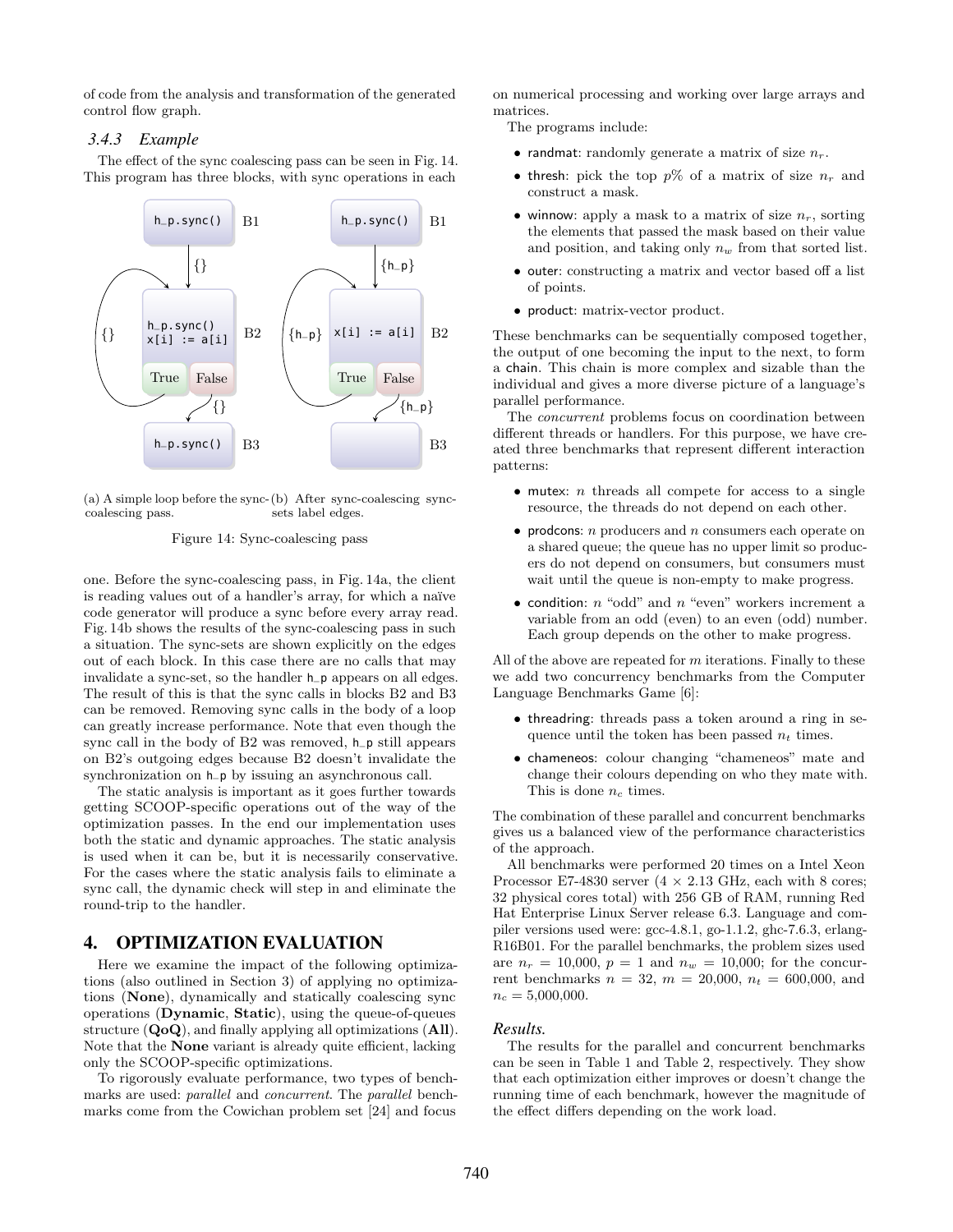Table 1: Times (in seconds) with optimizations applied on parallel benchmarks

| Task    |             |      |                               | None Dyn. Static $Q_0Q$ All All/TC |
|---------|-------------|------|-------------------------------|------------------------------------|
| randmat | 56.73       | 0.65 | $0.22 \quad 47.07 \quad 0.22$ | 0.24                               |
| thresh  | 123.14 3.37 |      | 2.51 94.54 2.40               | 2.30                               |
| winnow  | 116.33      | 3.55 | 2.72 95.14 2.58               | 2.59                               |
| outer   | 57.55       | 1.27 | 0.94 46.76 0.88               | 0.91                               |
| product | 57.81       | 1.81 | 1.34 47.10 1.35               | 1.36                               |
| chain   | 8.47        | 0.68 | $0.63$ 6.67 0.59              | 0.60                               |

Table 2: Times (in seconds) for optimizations applied on concurrent benchmarks

| Task       |      |             |                              |           |      | None Dyn. Static $Q_0Q$ All All/TC |
|------------|------|-------------|------------------------------|-----------|------|------------------------------------|
| chameneos  |      |             | 21.93 10.99 10.80 14.08 4.76 |           |      | 4.19                               |
| condition  | 3.13 | 3.04        | 3.02                         | 1.52 1.54 |      | 1.46                               |
| mutex      | 1.10 | 1.12        | 1.08                         | 0.69      | 0.68 | 0.14                               |
| prodcons   | 2.76 | 2.45        | 2.41                         | 1.97 1.59 |      | 0.88                               |
| threadring |      | 21.74 16.17 | 16.09 14.54 5.24             |           |      | 5.08                               |

In particular, Dynamic and Static sync coalescing dramatically improve the running time of SCOOP on the parallel benchmarks, due to the copying of large arrays between handlers. This improvement is between  $12\times$  and  $250\times$ , which puts solving data-heavy problems within reach of SCOOP, which it was *not* previously. The effect of the  $Q_0Q$  optimization is still significant (around a 20% improvement), but not as dramatic.

The benefit of  $Q_0Q$  in the concurrent benchmarks, where the improvements move between  $1.5\times$  and  $2\times$  for individual optimizations, is more comparable to the sync coalescing optimizations. This is not entirely surprising as QoQ increases the amount of inherent concurrency in the execution. The concurrent benchmarks also benefit from sync coalescing, though mostly on chameneos and threadring. chameneos and threadring are also interesting because applying all optimizations results in a faster execution than applying any single optimization by itself (as it tended to be in other benchmarks). Therefore, the sync coalescing and QoQ can also be quite effective in combination. prodcons and mutex are, in particular, improved by TCMalloc due to the heavy use of asynchronous calls (thus many small allocations by many threads) by all workers in mutex, and the producers in prodcons.

Over all benchmarks, the geometric mean for All/TC (using all optimizations and the TCMalloc implementation) is about  $12\times$  faster than no optimizations. This shows that the optimization techniques provide a new level of performance for SCOOP programs.

### 5. LANGUAGE COMPARISON

This section presents a comparison of SCOOP/Qs with four well-established languages. We have chosen the following languages:  $C++/TBB$  (Threading Building Blocks) [12], Erlang [1], Go [8], and Haskell [19]. To make the diversity of the languages clear, we present an overview of their characteristics in Table 3. The Memory column refers to how memory is shared between threads. Erlang copies data (messages) between processes, so there is no sharing. In SCOOP/Qs the programmer is only able to access shared memory through a handler. Repa is a Haskell library to parallelize certain pure functions over arrays.

To increase confidence in the overall quality of the bench-

Table 3: Language characteristics

| Language Races Threads Type Memory |            |       |       |                | Approach                |
|------------------------------------|------------|-------|-------|----------------|-------------------------|
| $C++/TBB$                          | <b>ves</b> | OS.   |       | Imper. Shared  | Traditional             |
| Go.                                | <b>ves</b> | light |       | Imper. Shared  | Goroutines              |
| Haskell                            | no         | light | Func. | STM            | STM/Repa                |
| Erlang                             | no         | light |       | Func. Unshared | Actors                  |
| <b>SCOOP</b>                       | no         | light | $O-O$ |                | Unshared Active Objects |

mark set, experts reviewed the parallel benchmarks for C++ and Go [17]; Erlang's parallel benchmarks also received external review. For C++, Go, Haskell, and Erlang, the chameneos and threading implementations are taken from the Language Benchmark Game.

## 5.1 Parallel Benchmarks

The parallel benchmarks are meant to measure how well a language can handle taking a particular program and scaling it given more computational resources (cores). Note that it is common in the Erlang and SCOOP/Qs implementations of the Cowichan problems that a significant amount of time is spent sharing results among the threads. To more clearly see the effect of communication, we distinguish the time spent computing versus the time spent communicating the results.

#### *Execution Time.*

We can see the graph of performance given 32 cores in Fig. 15. The general trend seen in this figure is also present with 1, 2, 4, 8, and 16 cores (limited space allows to present the precise timing data, Table 4, only for 32 cores).

Table 4: Parallel benchmark times on 32 cores (in seconds)

| Task    |          | Erlang | Go   | Haskell |      |
|---------|----------|--------|------|---------|------|
| randmat | 0.08     | 4.14   | 0.08 | 1.03    | 0.24 |
| thresh  | 0.11     | 11.96  | 0.17 | 0.50    | 2.30 |
| winnow  | 0.15     | 23.95  | 0.28 | 0.52    | 2.59 |
| outer   | 0.14     | 8.05   | 0.67 | 0.36    | 0.91 |
| product | $0.12\,$ | 11.33  | 0.13 | 0.15    | 1.36 |
| chain   | 0.32     | 16.01  | 2.60 | 2.94    | 0.60 |

As with SCOOP/Qs, to give a clearer picture of the performance characteristics of Erlang, we also distinguish in Fig. 15 the computation time from the communication time. We can see that SCOOP/Qs and Erlang both spend a majority of their time in communication, with the exception of the chain problem, which has much less communication between the workers. For less fine-grained tasks, like the chain problem, the communication burden is much lighter. Erlang has unfavorable absolute performance results compared to the other languages due to it having no compact array structure available.

Besides Erlang, the other languages are more closely grouped. The geometric means for total time are, in increasing order: C++/TBB (0.32s), Go (0.57s), Haskell (0.89s), SCOOP/Qs (1.32s), and Erlang (18.07s).

#### *Scalability.*

The other aspect that we investigated was the speedup of the benchmarks across 32 cores. In Fig. 16 we can see the performance of the various languages on the different problems. We can see that on chain, most languages manage to achieve a speedup of at least 5x. Go is the exception to this, and performance decreases past 8 cores. Erlang also sees a performance degradation, though only past 16 cores.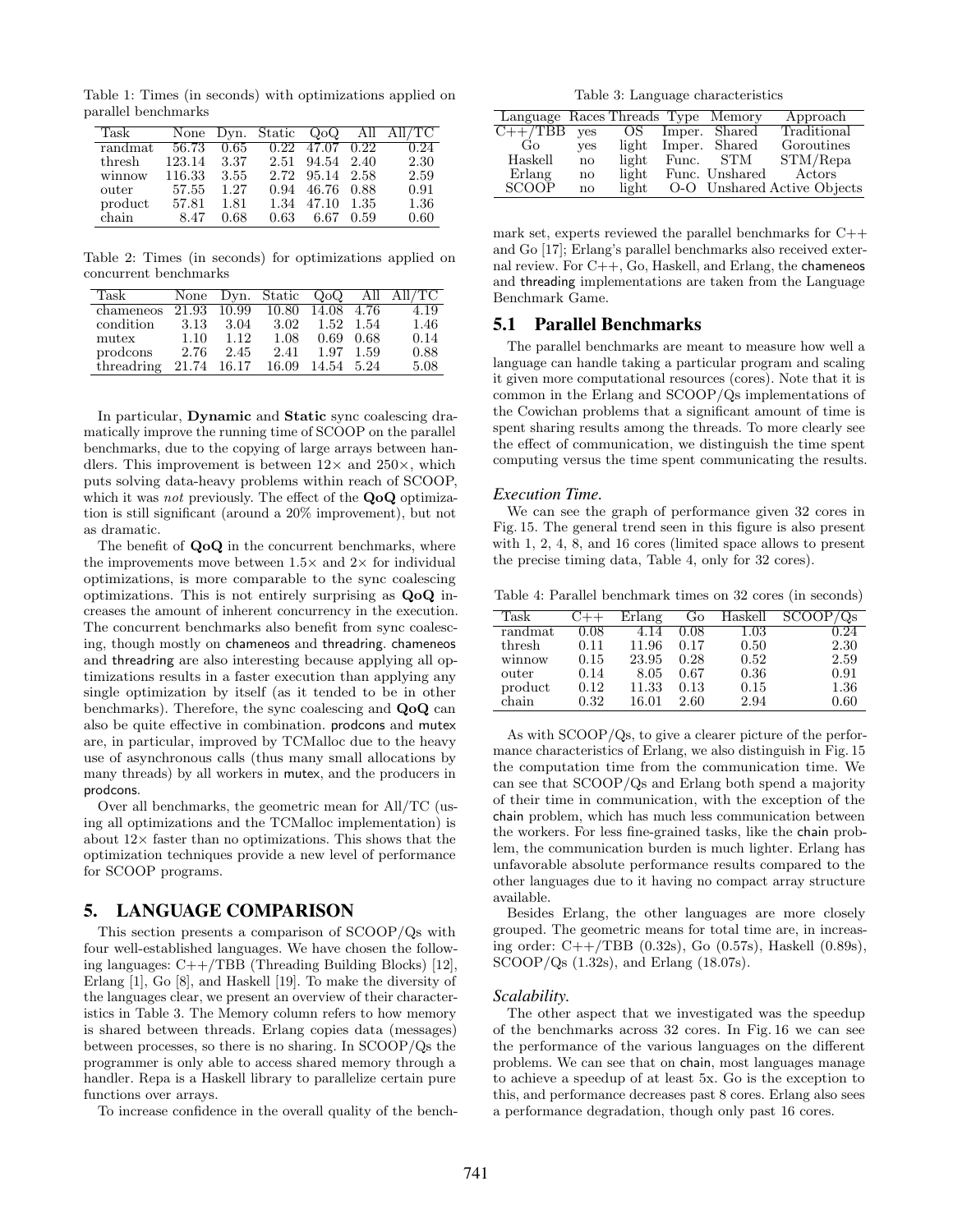

Figure 15: Execution times of parallel tasks on different languages, executed on 32 cores



Figure 16: Speedup over single-core performance, up to 32 cores

## 5.2 Concurrent Benchmarks

The concurrent task times are given in Table 5.

Table 5: Concurrent benchmark times (in seconds)

| Task       | $C++$ | Erlang |       |       | Go Haskell $SCOOP/Qs$ |
|------------|-------|--------|-------|-------|-----------------------|
| chameneos  | 0.32  | 8.67   | 2.40  | 61.97 | 4.19                  |
| condition  | 15.92 | 2.15   | 5.95  | 26.05 | 1.46                  |
| mutex      | 0.14  | 6.13   | 0.17  | 0.86  | 0.14                  |
| prodcons   | 0.40  | 8.78   | 0.66  | 2.99  | 0.88                  |
| threadring | 34.13 | 3.30   | 13.98 | 57.44 | 5.08                  |

Haskell tends to perform the worst, which is likely due to the use of STM, which incurs an extra level of bookkeeping on every operation. Erlang performs better, but in general lags behind the other approaches.  $C++/TBB$  tends to be the fastest, except in the condition and threadring benchmarks, which are both essentially single-threaded; they are designed to test context switching overhead in various forms. Go does quite well uniformly, never the fastest, but never the slowest. Lastly, SCOOP/Qs is the fastest overall, the fastest in condition, tying for fastest with C++ on mutex, and performing reasonably well in all other benchmarks. The times in increasing order of geometric means: SCOOP/Qs (1.31s), C++/TBB (1.57s), Go (1.82s), Erlang (5.01s), and Haskell (12.20s).

#### 5.3 Summary

This evaluation presents a wide variety of approaches to concurrency and situates SCOOP/Qs among them. In particular, we can see that SCOOP/Qs is generally quite comparable on coordination or concurrency tasks, falling in the middle of the pack after Go and  $C++/TBB$ , but faring better than Erlang and Haskell. Note, however, that neither Go nor

 $C++/TBB$  offers any of the guarantees of  $SCOOP/Qs$ , and SCOOP/Qs offers more guarantees than Erlang.

For all problems, concurrent and parallel, the geometric means are:  $C++/TBB$  (0.71s), Go (1.02s), SCOOP/Qs (1.31s), Haskell (3.30s), and Erlang (9.51s). This places SCOOP/Qs as the best performing of the safe languages.

# 6. RELATED WORK

Finding runtime and compiler optimizations is a vital research goal when developing programming approaches for concurrency and parallelism. While approaches in this area are based on a broad variety of concepts, and in this respect each require different solutions, this work profited from insights and discussions of a number of related works.

Cilk [2] is an approach to multi-threaded parallel programming based on a runtime system that provides load balancing using dynamic scheduling through work stealing. Work stealing [3] assumes the scheduling forms a directed acyclic graph. In contrast, we tolerate some cyclic schedules through the use of queues. Since we use queues, handler A can log work on handler B while handler B logs work on A, as long as they do not issue queries on one another (forcing a join edge). We are not strict: edges go into handlers from the outside, other than at spawn; this is actually the normal case when logging calls. Although Cilk has been extended into Cilk++ [7], this does not indicate a significant uptake of object-oriented concepts to ensure correctness properties such as race freedom.

X10 [5] is an object-oriented language for high performance computing based on the partitioned global address space model, which aims to combine distributed memory programming techniques with the data referencing advantages in shared-memory systems. Although there is a mechanism to ensure local atomicity through the keyword atomic, it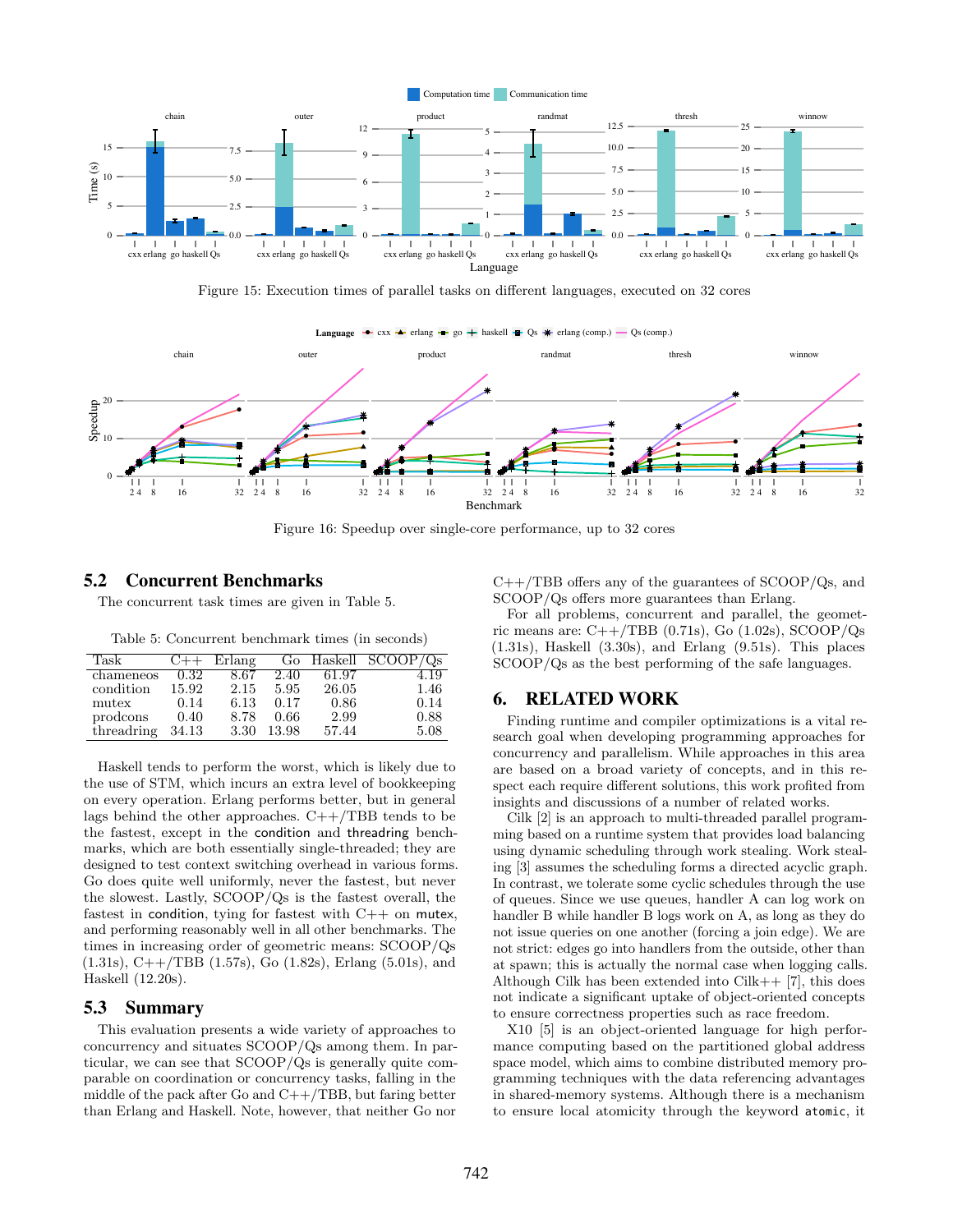is opt-in, and as such admits programs with data races by default. The async blocks allow computations to run on different address spaces, but there is no way for the caller to ensure consistency between async blocks directed to the same address space. The help-first stealing discipline [10] in X10 offers that the spawned task is left to be stolen, while the worker first executes the continuation; this is in contrast to Cilk's work-first strategy where the spawned task is executed first. The help-first strategy has benefits as it avoids the necessity of the thieves synchronizing. This only applies because the thefts in a finish block in X10 are serialized in work-first, whereas they are not for help-first. This technique would not be directly applicable to our work because SCOOP/Qs waits only on the result of a single handler.

Aida [15] is an execution model that, like SCOOP, associates threads of control with portions of the heap. The technique is implemented on top of Habanero-Java [4], an extension of the X10 implementation for Java. When there is contention for a particular heap location, the "loser" rolls back its heap modifications, suspends, and appends itself (delegates) to the run queue of the winner, effectively turning two concurrent tasks into a single one. This is fundamentally different from the SCOOP model, which also has isolated heaps, but allows interaction between threads of control, and even provides reasoning guarantees on this interaction. Therefore the underlying mechanisms are fundamentally different, where Aida requires efficient heap ownership and conflict resolution via a parallel union-find algorithm, SCOOP/Qs requires efficient communication which is attained via novel and nested uses of specialized queue structures. Otello [25] extends the isolation found in Aida to include support for nested tasks.

Another object-oriented approach which, like SCOOP, associates threads of execution with areas of the heap is JCoBox [21]. It also makes the distinction (similar to **separate**) between references that are local and those that are remote, although this can only be applied per-class, not per-object as in SCOOP. Each CoBox contains a queue for incoming asynchronous calls, though the reasoning guarantees are weaker for JCoBox, so this structure can be simple. The synchronous calls in JCoBox are also executed locally, but no dynamic or static method to reduce communication, ensuring data race freedom, is performed.

Kilim [23] is a framework that supports the implementation of Actor-based approaches in Java. It improves messagepassing performance by treating messages differently from other Java objects, in that they are free of internal aliases and owned by at most one Actor at a time. The messages arrive via explicitly declared mailboxes in the objects, which also do not provide the reasoning guarantees between messages that the SCOOP model provides. The Kilim mailboxes have, therefore, a more simplistic behaviour compared to the queue-of-queues approach in SCOOP/Qs. Kilim also sets new standards in creating lightweight threads, which are not tied to kernel resources, thereby providing scalability and low context switching costs. SCOOP implementations have previously been based on operating system threads, and using lightweight threads in SCOOP/Qs we can report similar improvements in scalability as observed by Kilim. Kilim is extended with ownership-based memory isolation [9] for messages to reduce the amount of unnecessary copying. Although not strictly a message-based model, SCOOP/Qs may be able to apply this technique to so-called expanded

classes, which are more like standard C structures, and are presently copied when used as arguments to separate calls.

We summarize the above approaches by stating whether they offer guards (protection against races) and delegation (ability for one entity to give work to another).

- No quarding, no delegation Cilk/Cilk++.
- Partial guarding, delegation  $-$  X10 allows delegation as the only way for one place to modify another. However, a place can asynchronously modify itself using the same mechanism, thus there may be races within a place.
- Guarding, protective delegation Aida and Otello extend X10 with the ability to resolve races by rolling back changes and reducing the amount of concurrent execution.
- Guarding, delegation JCoBox and Kilim both have different approaches to the actor/active object model. This implies strict guarding and delegation of actions.
- Guarding, enhanced delegation SCOOP follows the actor approach, but also offers enhanced delegation by allowing clients to maintain pre/postcondition reasoning with the handlers that they are delegating to.

## 7. CONCLUSION

We have presented SCOOP/Qs, an efficient execution model and implementation for the SCOOP concurrency model. As many other programming models that ensure strong safety guarantees, SCOOP introduces restrictions on program executions, which can become performance bottlenecks when implemented naively, standing in the way of practicality and more widespread adoption. The key to our approach was a reformulation of the SCOOP guarantees in abstract form, allowing one to explore a larger design space for runtime and compiler optimizations than previous operational descriptions. In particular, it enabled us to remove much of the need for synchronization between threads, thereby providing more opportunities for parallelism. In the evaluation of our approach, we traced the impact of the key optimizations, and compared SCOOP/Qs with a number of well-known and varied approaches to concurrency and parallelism: C++/TBB, Go, Haskell, and Erlang. This confirmed that, on a broad benchmark including both coordinationintensive and computation-intensive tasks, SCOOP/Qs can compete with and often outperform its competitors.

SCOOP offers a method of controlling access to other actors which is more exclusive than typical Actor-like languages. In SCOOP, messages can be bundled together to provide better pre/postcondition reasoning between messages (calls). The underlying techniques used in SCOOP/Qs are an efficient way to offer temporary control of one active object, or actor, over another. As such the technique could also be used in approaches like JCoBox [21] or Kilim [23] to provide more structured interactions between entities.

In the future, we plan to further explore the utility of the private queue design, in particular the usage of sockets as the underlying implementation. To further investigate and advance the efficiency of the runtime, a SCOOP-specific instrumentation for the runtime, providing detailed measurements for the internal components, will be essential.

# 8. ACKNOWLEDGMENTS

This work was supported by ERC grant CME #291389.